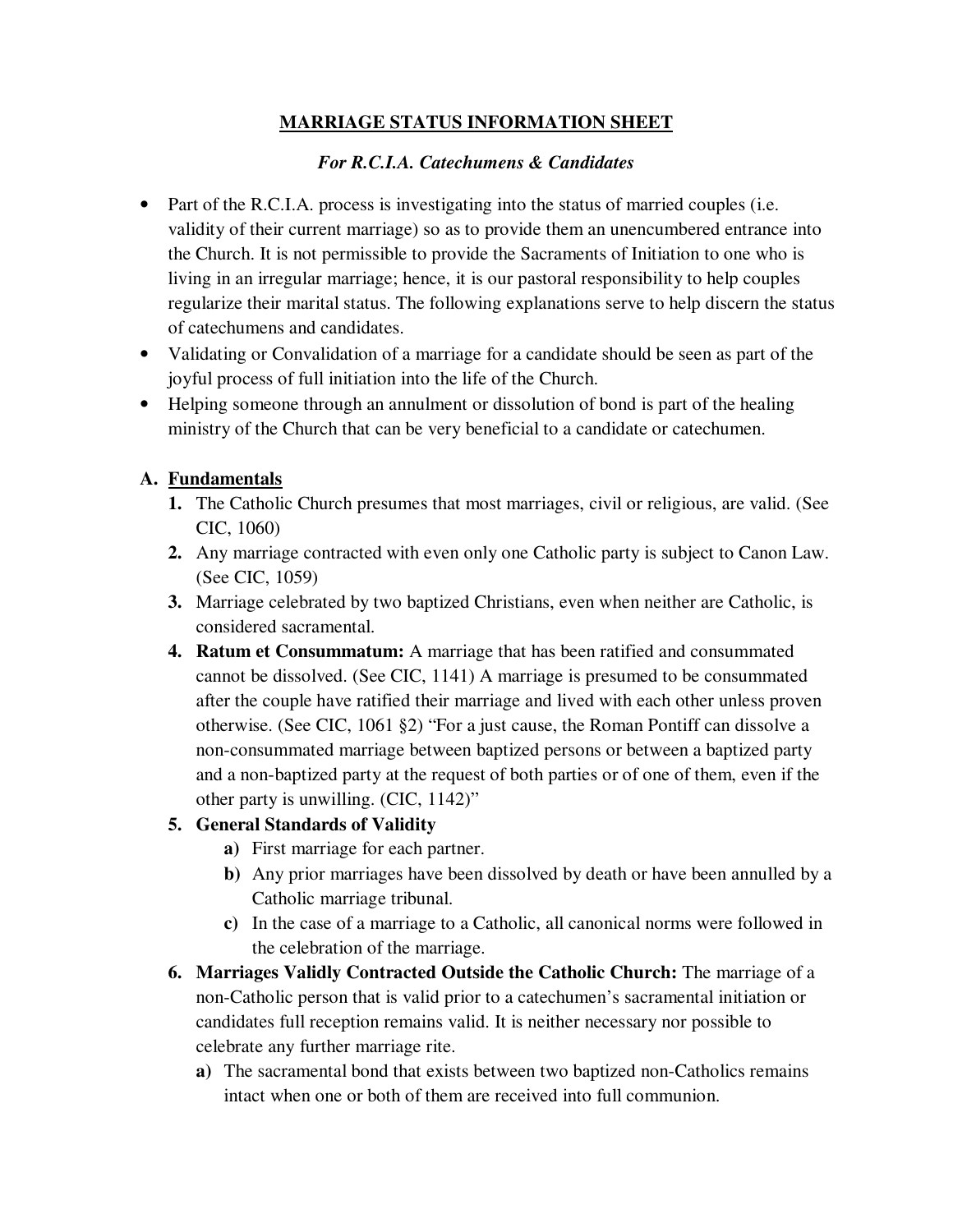- **b)** The natural bond of marriage that exists between two unbaptized persons continues (in its non-sacramental state) when one of them is baptized.
- **c)** The natural bond of marriage that exists between a baptized Christian and a nonbaptized person becomes a sacrament at the moment of the latter's baptism; so long as marital consent perdures at that time.
- **d)** If two unbaptized persons are married and then both receive baptism their natural bond of marriage becomes sacramental marriage at the moment of baptism; so long as marital consent perdures at that time.
- **7. Convalidation:** When a Catholic party fails to fulfill all of the "form" required by the Church to be married and wishes to remain married to their spouse and have their marriage become a sacrament, they need to have the marriage convalidated. In RCIA this may occur as the candidate or catechumen may be legally married to a Catholic spouse, but not sacramentally if they were married outside of the Church; for instance civilly. Thus, a convalidation of their marriage is necessary.
	- **a) Radical Sanation:** If a couple needing a convalidation fear scandal or undue public humiliation would be brought on by a regular convalidation ceremony or Mass, it is possible to request from the chancery a *sanatio in radice.* A radical sanation means that the Church goes back and heals the marriage at the root, since there is typically a defect of form in such situations, the Church provides form retroactively. This would involve a dispensation from any further public rituals and the effect is a valid marriage between the parties. (See CIC, 1161-1165)
- **8. Annulment:** a formal decree that a valid marriage was never a sacramental union. This in no way renders children from that marriage "illegitimate" or "conceived in sin" since the law presumes the presence of the bond until proven otherwise.
	- **a) Defect of Form:** This occurs when one of the party's being Catholic, and hence bound by the law of the Church, failed to ensure that the proper Catholic form for the marriage existed or was dispensed by just authority.
	- **b) Previous Bond:** The candidate or catechumen had been validly married prior to the marriage in question without having that marriage annulled or dissolved. Thus, not first having their prior marriage annulled or dissolved all subsequent marriages are invalid since the previous first marriage bond remains.
	- **c) Defect of Consent:** This requires an intensive look into the history of the courtship and marriage, so as to determine whether or not one or both parties failed to properly consent to marriage based on some form of a reservation, fear, mental/emotional/psychological issue (See CIC, 1095 §3), immaturity, etc…
		- **1.** Lack of ability or intention to enter a permanent relationship between one man and one woman that is ordered to procreation. (See CIC, 1096, 1099)
		- **2.** Lack of ability or intention to be faithful to one's spouse. (See CIC, 1101 §2)
		- **3.** Lack of freedom when entering into the marriage. (See CIC, 1098 & 1103)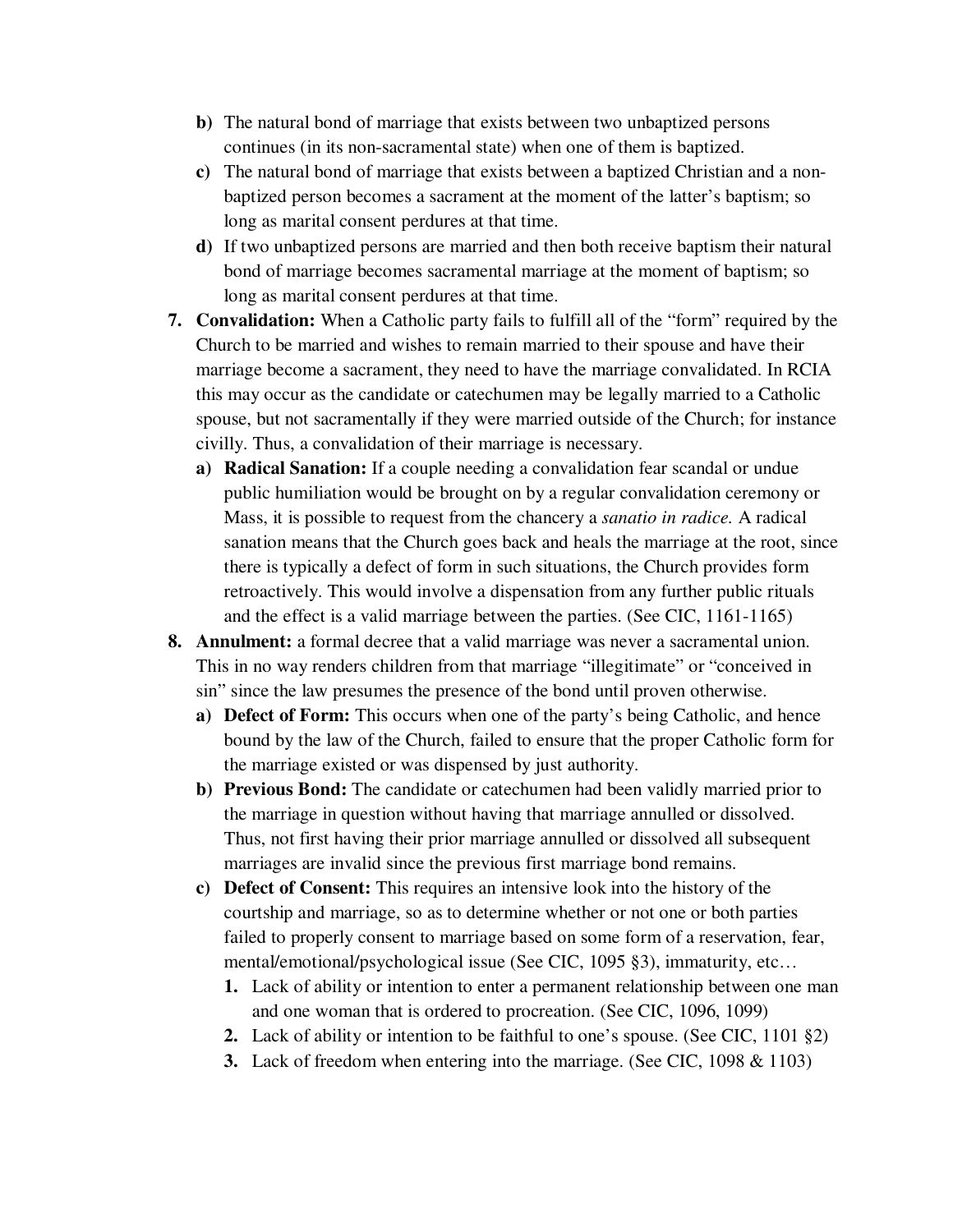- **4.** Lack of complete commitment by placing future conditions or restrictions. (See CIC, 1102 §1-3)
- **9. Dissolution of Bond:** If the person is a catechumen, then the following possibilities may apply.
	- **a) Pauline Privilege:** This privilege of the faith applies when both parties are unbaptized. The marriage is not sacramental, since for marriage to be a sacrament it presumes Baptism. This bond may be dissolved in favor of the newly baptized person entering into a sacramental marriage. (See CIC, 1143)
	- **b) Petrine Privilege:** Refers to the marriage between a baptized Christian and an unbaptized person. If the marriage is consummated after the catechumen becomes baptized this privilege may not be invoked. When possible this privilege is granted by the Pope. (See CIC, 1142)

# **B. Situations:**

- **1. A Divorced Person:**
- **a) When a Candidate:** If the marriage was contracted between two baptized persons, even if neither or only one person was Catholic, the marriage was valid and must be annulled before this candidate can get married in the Church and before the candidate receives the rest of the Sacraments of Initiation they should have the previous matrimonial bond annulled. If the person has been divorced and "re-married" multiple times, each prior marriage needs to be annulled starting with the first marriage, chronologically.
- **b) When a Catechumen:** If this situation involves a **catechumen** and their previous spouse was also unbaptized than the Pauline Privilege applies. If the catechumen was married to a baptized Christian than the Petrine Privilege applies.

# **C. Particulars as they Apply to RCIA**

- **1.** Except in danger of death, candidates living in invalid marriages cannot be sacramentally initiated or received into full communion. When initiated in danger of death, candidates must understand that if they recover they will be bound by the same regulations that apply to other Catholics invalidly married. (See CIC, 865 §2, 1352)
- **2.** Persons who are invalidly married may be admitted as catechumens if they have come to the initial faith and conversion required by the Rite of Admission. The pastor is to explain that the normalization of the marriage is an important aspect of the deepening Christian conversion.
- **3.** Where a possible prior bond of marriage exists, it must also be made clear that there is no assurance that the tribunal process will result in a declaration of nullity.